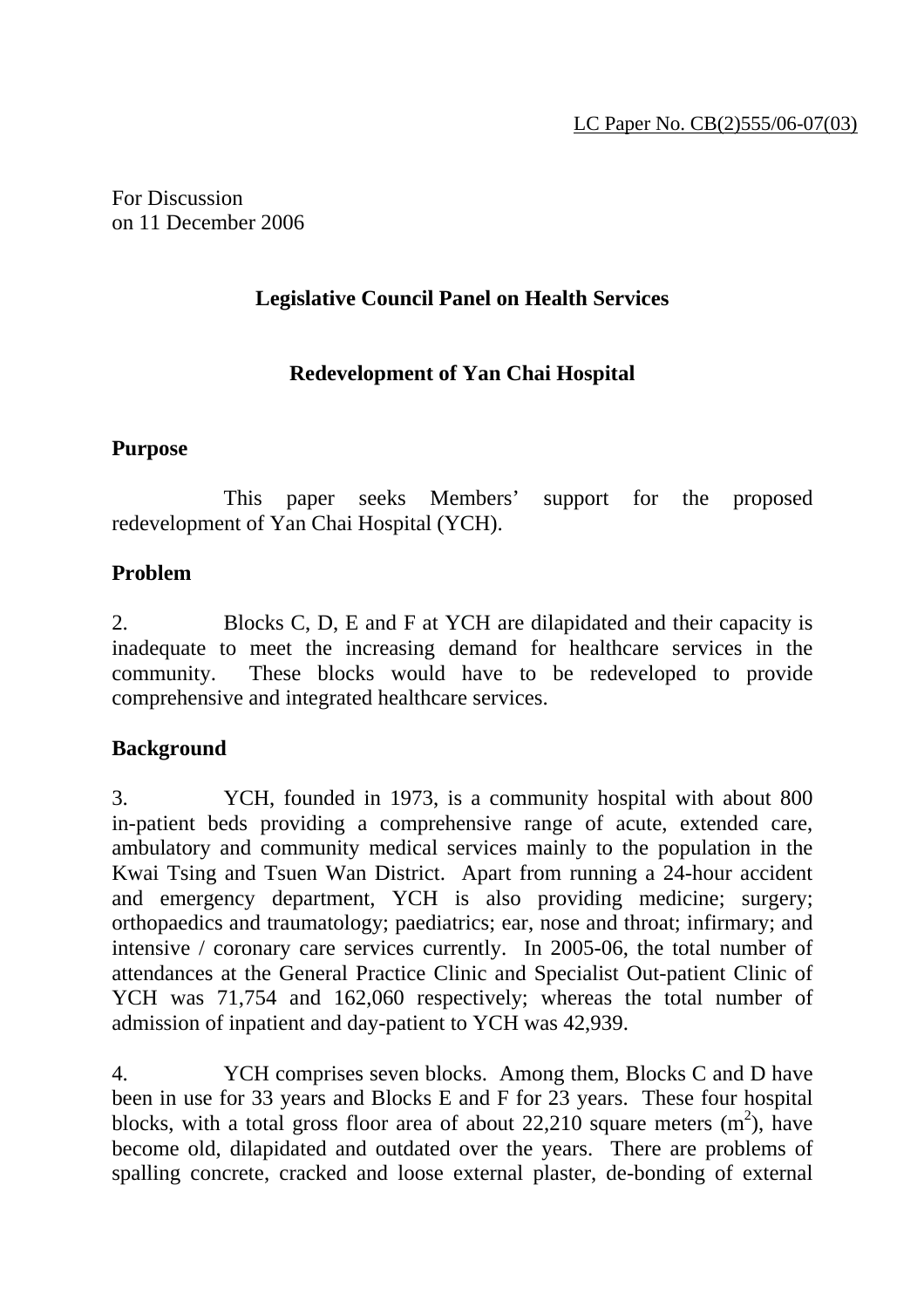wall tiles, water penetration through windows and external walls, water leakage from defective and corroded drainage pipes, and localised roofing failure. In addition, due to physical and space constraints of the buildings, YCH has not been able to fully develop and meet the increasing demands of the community to deliver comprehensive and integrated healthcare services.

5. In addition, population in the Kwai Tsing and Tsuen Wan District has increased by about 94,000, from 695,300 in 1991 to 789,100 in 2005. The increasing demand for healthcare services, coupled with its dilapidated conditions, exerts pressure on the need for improvements to the YCH. However, given the inadequate space and outdated design of the four building blocks, it is not possible for YCH to upgrade its services within the existing building framework.

# **The Proposed Project**

6. We therefore propose to redevelop the four hospital blocks to meet the increasing service demand and also to upgrade the hospital to meet prevailing standards. In addition, in line with modern healthcare concepts and to meet demand from the local community, the opportunity is taken to redevelop the four blocks along the concept of a community health and wellness centre, to provide new facilities of standards pertinent to a modern community hospital.

7. The concept of a community health and wellness centre aims to provide community-focused and patient-centred services, which recognize the need of individual patients in providing healthcare, acknowledge the importance of psycho-social elements in patients' health, as well as the continuity of healthcare at different stages of life. In sum, the community-based delivery model of the concept can provide "one-stop" integrated services for patients. The concept can be realized at the redeveloped block in YCH with the proposed establishment of three component centres, namely –

# (a) Health Resource Centre

The Health Resource Centre provides health resources and information for integrated rehabilitation services to patients, aiming to build up a district-based "safe and healthy city". Apart from health education provided to patients of chronic illness, the centre also facilitates the conduction of patient group activities and thus promote maintenance rehabilitation.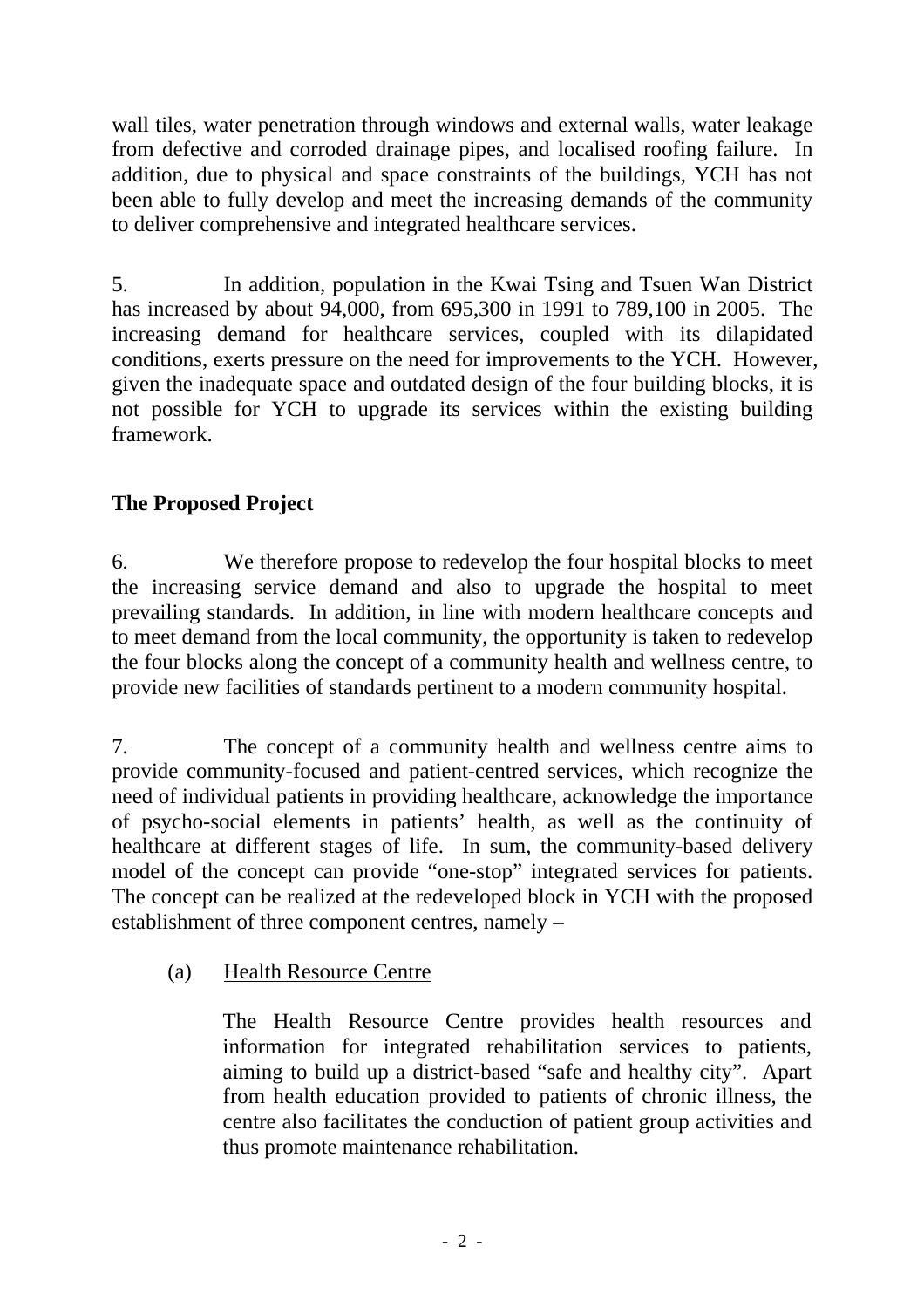#### (b) Primary Care Centre

The Primary Care Centre aims to provide primary life-long healthcare services to individuals at different stages of life. These could possibly include pre-natal assessment and post-natal care services to promote maternity health for mother and children; infant and child services to provide assessment and early intervention of diseases; adolescent services and early intervention centre for young psychotropic drug users; well-women services; and geriatric counseling services for age-related illnesses. The existing General Practice Clinic at YCH and community nursing services will also be reprovisioned at the centre.

#### (c) Specialist Care Centre

The Specialist Care Centre provides assessment and stabilization services for patients suffering from chronic diseases, such as diabetes, hypertension, and chronic obstructive airway diseases, in an ambulatory setting. The centre will also provide day surgery and endoscopic services to reduce reliance on expensive in-patient services. The existing Specialist Out-patient Clinic at YCH will also be reprovisioned in this centre.

8. As outlined in paragraph 7 above, the services to be provided in the proposed community health and wellness centre include health promotion, illness prevention, curative intervention of illness and rehabilitation of chronic illness, all of which focus on promoting healthy ageing in the young and maintaining active living in the elderly. These services will complement the existing in-patient and day hospital services at YCH (which is mainly provided in Block B and the Multi-Services Complex) by reducing avoidable hospitalization and fostering re-integration of patients with chronic disability into the community. With an ageing population, the major concern in healthcare provision in Hong Kong has been gradually shifting from acute episodic illnesses to illnesses of chronic disabling and relapsing nature. The services to be provided in the newly redeveloped YCH will therefore address the changing service demand.

9. Plans showing the existing layout of YCH and the proposed Centre are at **Enclosures I and II** respectively.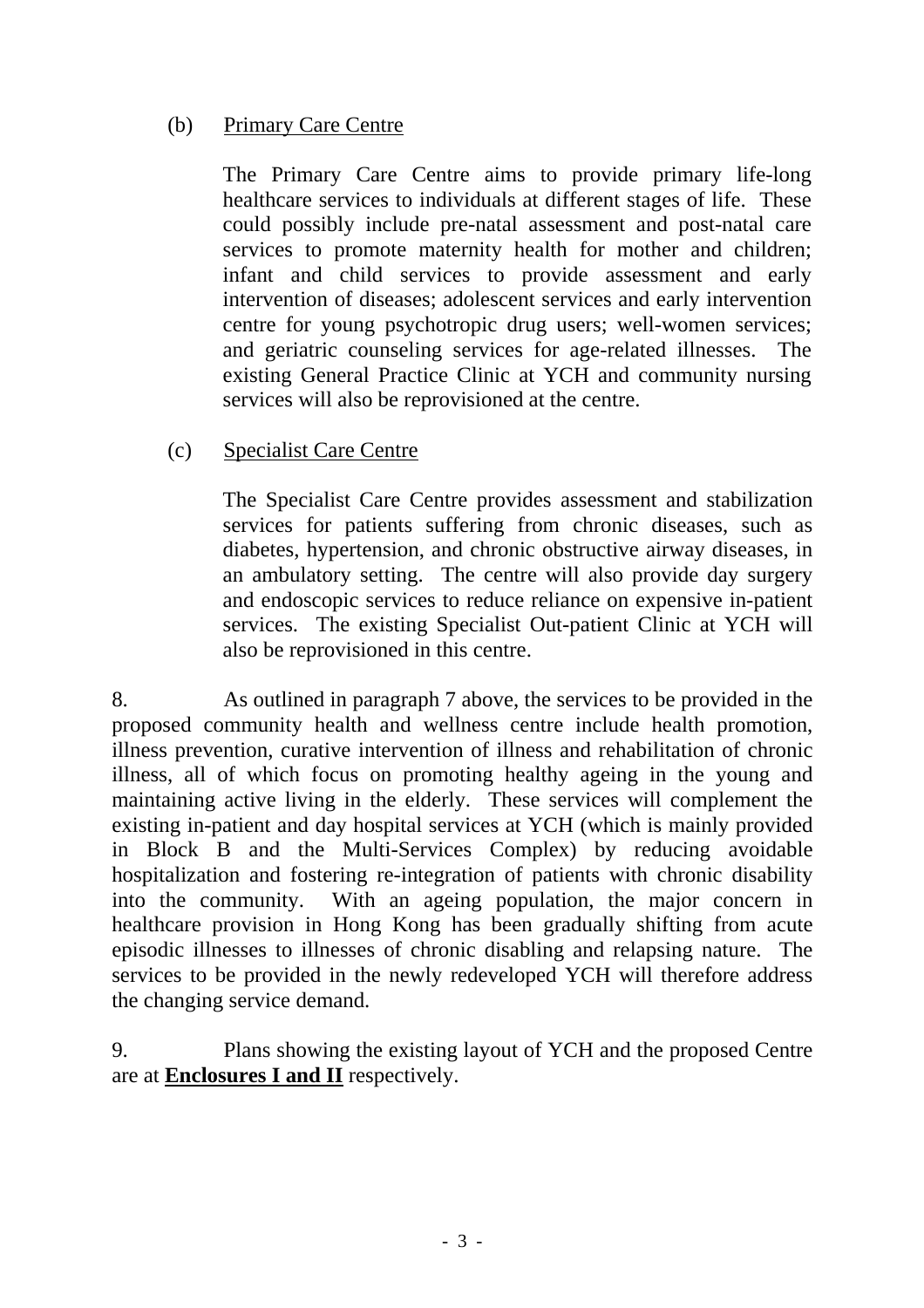# **Project Implementation**

10. The proposed project will be implemented in two stages –

- (a) Stage I preparatory works, covering
	- (i) site investigation;
	- (ii) building survey; and
	- (iii) consultancy services for outline sketch design, detailed design, as well as tender documentation and assessment for the main works in Stage II.
- (b) Stage II main works, covering
	- (i) phase 1 which involves the demolition of Blocks C and D for construction of a new building to accommodate the community health and wellness centre, and ancillary facilities including a central pharmacy, a registration and business unit, a medical record unit, a maintenance unit and car park; and
	- (ii) phase 2 which involves the demolition of Blocks E and F to provide landscaped area and parking facilities after the existing outpatient and associated ancillary facilities have been decanted to the new community health and wellness centre upon its completion.

11. The estimated cost of the Stage I works mentioned in paragraph 10(a) is about \$21 million in money-of-the-day prices. We plan to seek funding approval from the Finance Committee in February 2007. Subject to funding approval, we plan to invite tenders for site investigation, building survey and consultancy for the project in the second quarter of 2007 for completion in late 2009. We shall proceed to the main works as described in paragraph 10(b) after completion of Stage I of works.

# **Public Consultation**

12. The Hospital Authority consulted the Tsuen Wan District Council (TWDC) on 25 July 2006 on the proposed project. Members of the TWDC supported the proposed project.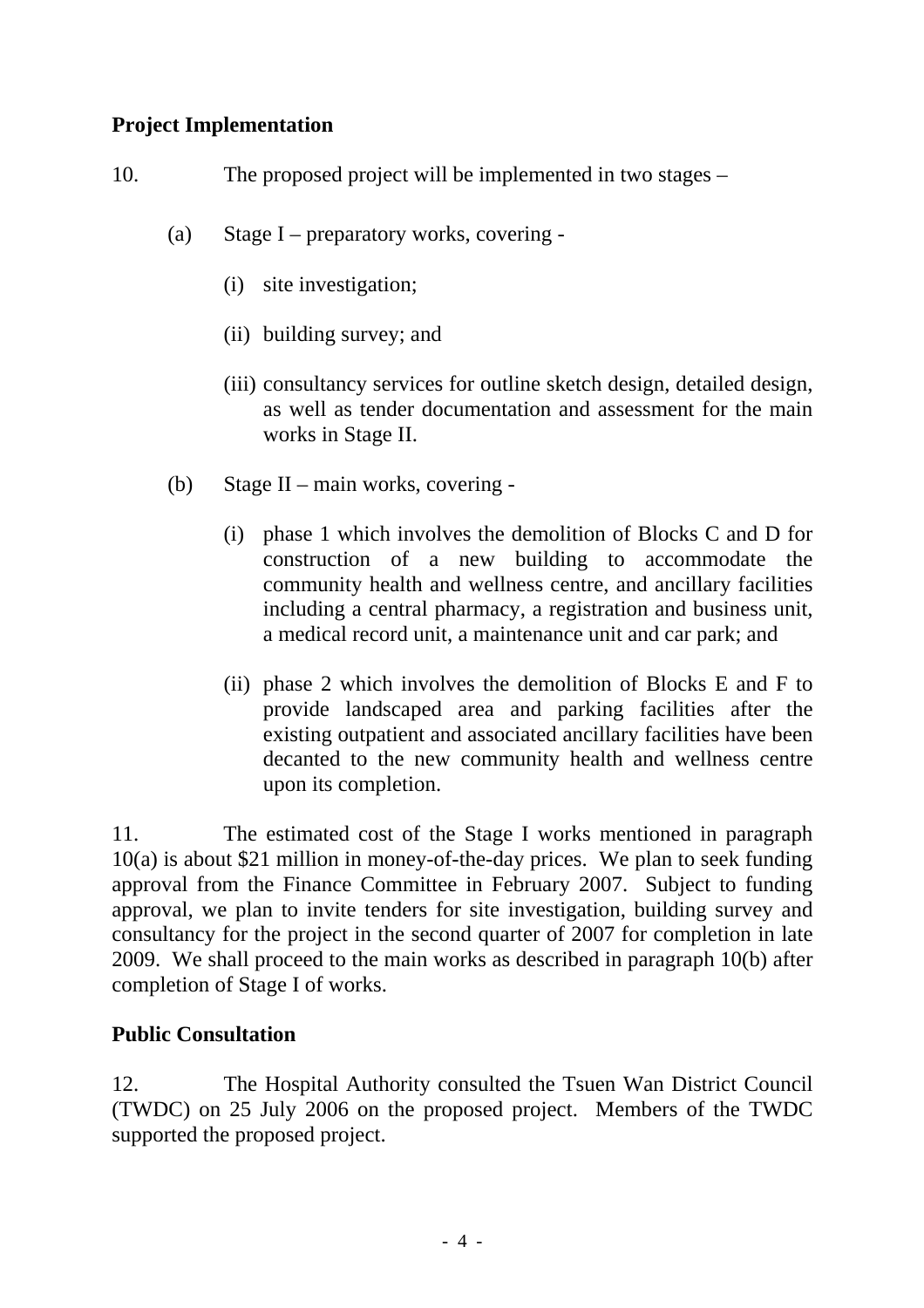# **Advice Sought**

13. Members are invited to support the proposed project as outlined in this paper.

**Health, Welfare and Food Bureau Hospital Authority December 2006**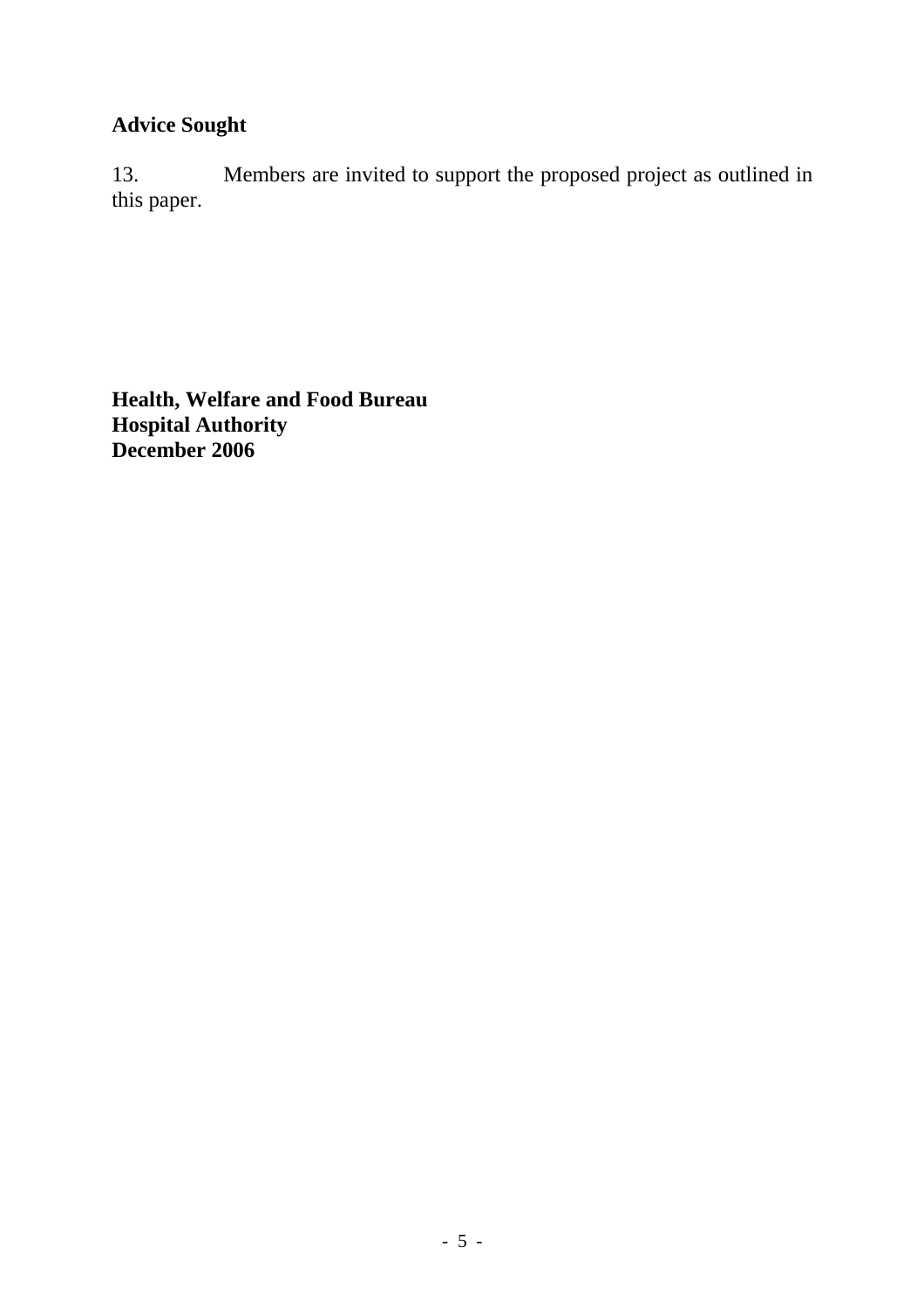

**Existing Site Plan of Yan Chai Hospital (N.T.S.)** 仁濟醫院現時平面圖 **(**不按比例**)**

# **Establishment of a community health and wellness centre at Yan Chai Hospital**  在仁濟醫院設立社區健康中心